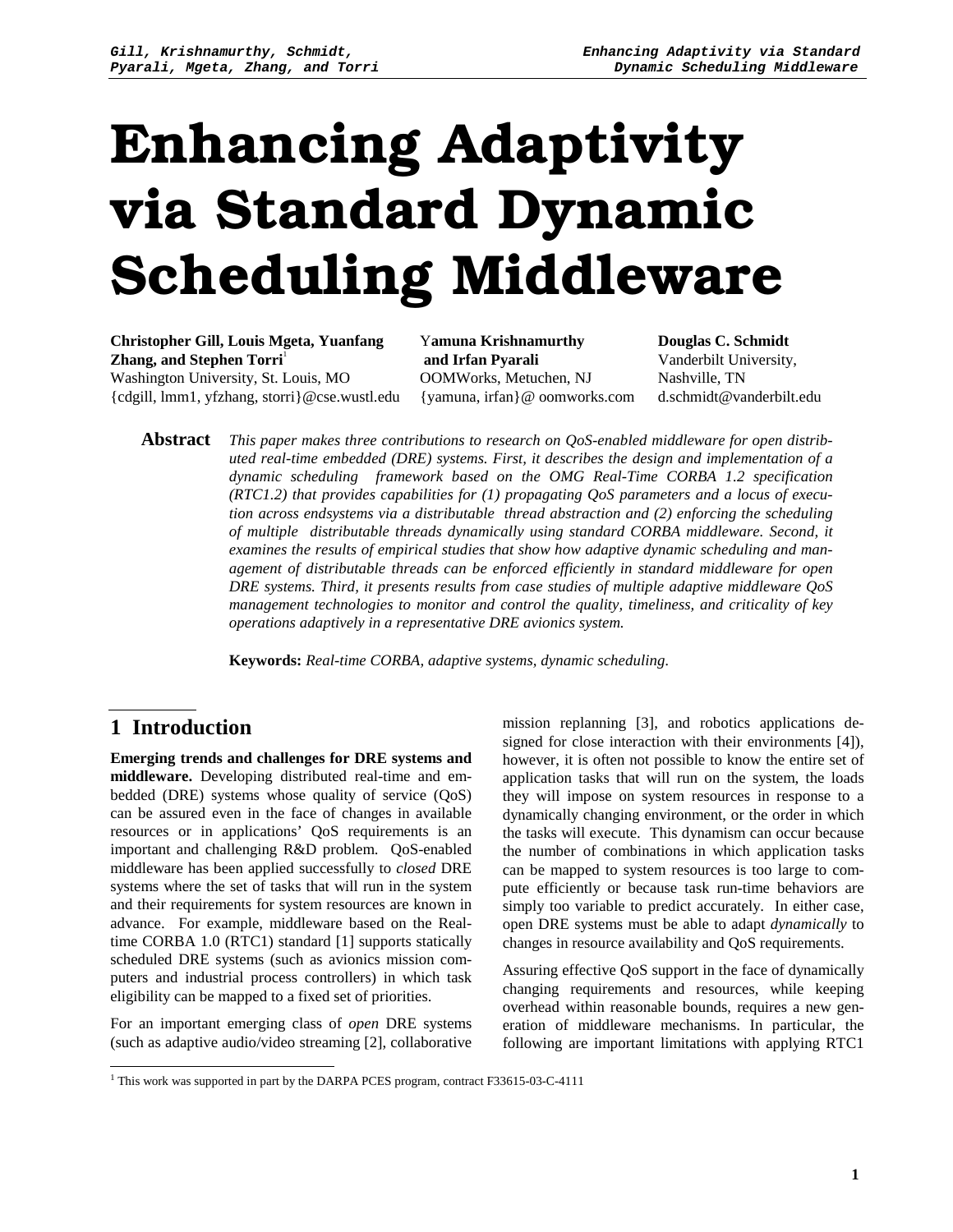middleware capabilities to open DRE systems (e.g., by manipulating task priorities dynamically at run-time):

- Limits on the number of priorities supported by common-off-the-shelf (COTS) real-time operating systems can reduce the granularity at which dynamic variations in task eligibility can be enforced.
- Without middleware-mediated mechanisms for enforcing QoS, the application itself must provide priority manipulation mechanisms, which is tedious and error-prone for DRE system developers.
- Without open, well-defined, and replaceable scheduling mechanisms within the middleware itself, it is hard to integrate middleware features closely for better performance or to customize QoS enforcement policies so they meet the needs of each application.

**Solution approach Adaptive DRE middleware via dynamic scheduling.** The OMG Real-Time CORBA 1.2 specification (RTC1.2) [5] addresses limitations with the fixed-priority mechanisms specified in RTC1 by introducing two new concepts to Real-time CORBA: (1) *distributable threads* that are used to map end-to-end QoS requirements to distributed computations across the endsystems they traverse and (2) a *scheduling service architecture* that allows applications to choose which mechanisms enforce task eligibility. To facilitate the study of standards-based dynamic scheduling middleware, we have implemented a RTC1.2 framework that enhances on our prior work with The ACE ORB (TAO) [6] (a widely-used open-source implementation of Real-time CORBA 1.0 [1]) and its Real-time Scheduling Service (which supports both static [7] and dynamic scheduling [8]). This paper describes how we designed and optimized the performance of our RTC1.2 Dynamic Scheduling framework to address the following design challenges for adaptive DRE systems:

- Defining a means to install pluggable schedulers that support more adaptive scheduling policies and mechanisms for a wide range of DRE systems,
- Creating an interface that allows customization of interactions between an installed RTC1.2 dynamic scheduler and an application,
- Portable and efficient mechanisms for distinguishing between distributable vs. OS thread identities, and
- Safe, effective mechanisms for controlling distributed concurrency, *e.g.*, for canceling distributable threads.

The results of our efforts have been integrated with the TAO open-source software release and are available from deuce.doc.wustl.edu/Download.html.

**Paper organization.** The remainder of this paper is organized as follows: Section 2 describes the RTC1.2 specification and explains the design of our RTC1.2 framework, which has been integrated with the TAO opensource Real-time CORBA object request broker (ORB); Section 3 presents micro-benchmarks we conducted to quantify the costs of dynamic scheduling of distributable threads in our RTC1.2 framework and also presents two broader case studies of applying key dynamic scheduling mechanisms to DRE avionics applications; Section 4 compares our work with related research; and Section 5 offers concluding remarks.

# **2 A Dynamic Scheduling Framework for Real-Time CORBA 1.2**

This section outlines the RTC1.2 specification and describes how the RTC1.2 dynamic scheduling framework we integrated with TAO helps with the development of adaptive systems.



**Figure 1:** TAO's RTC1.2 Architecture

As shown in Figure 1, the key elements of TAO's RTC1.2 framework are:

- 1. *Distributable threads*, which applications use to traverse endsystems along paths that can be varied onthe-fly based on ORB- or application-level decisions,
- 2. *Scheduling segments*, which map policy parameters to distributable threads at specific points of execution so that new policies can be applied and existing policies can be adapted at finer granularity,
- 3. *Current execution locus*, which is the head of an active distributable thread that acts much like the head of an application or kernel thread, i.e., it can take alternative decision branches at run-time based on the state of the application or supporting system software,
- 4. *Scheduling policies*, which determine the eligibility of each thread based on parameters of the scheduling segment within which that thread is executing, and
- 5. *Dynamic schedulers*, which reconcile and adapt the scheduling policies for all segments and threads to determine which thread is active on each endsystem.

Distributable threads help enhance the adaptivity of DRE systems by providing an effective abstraction for managing the lifetime of sequential or branching distributed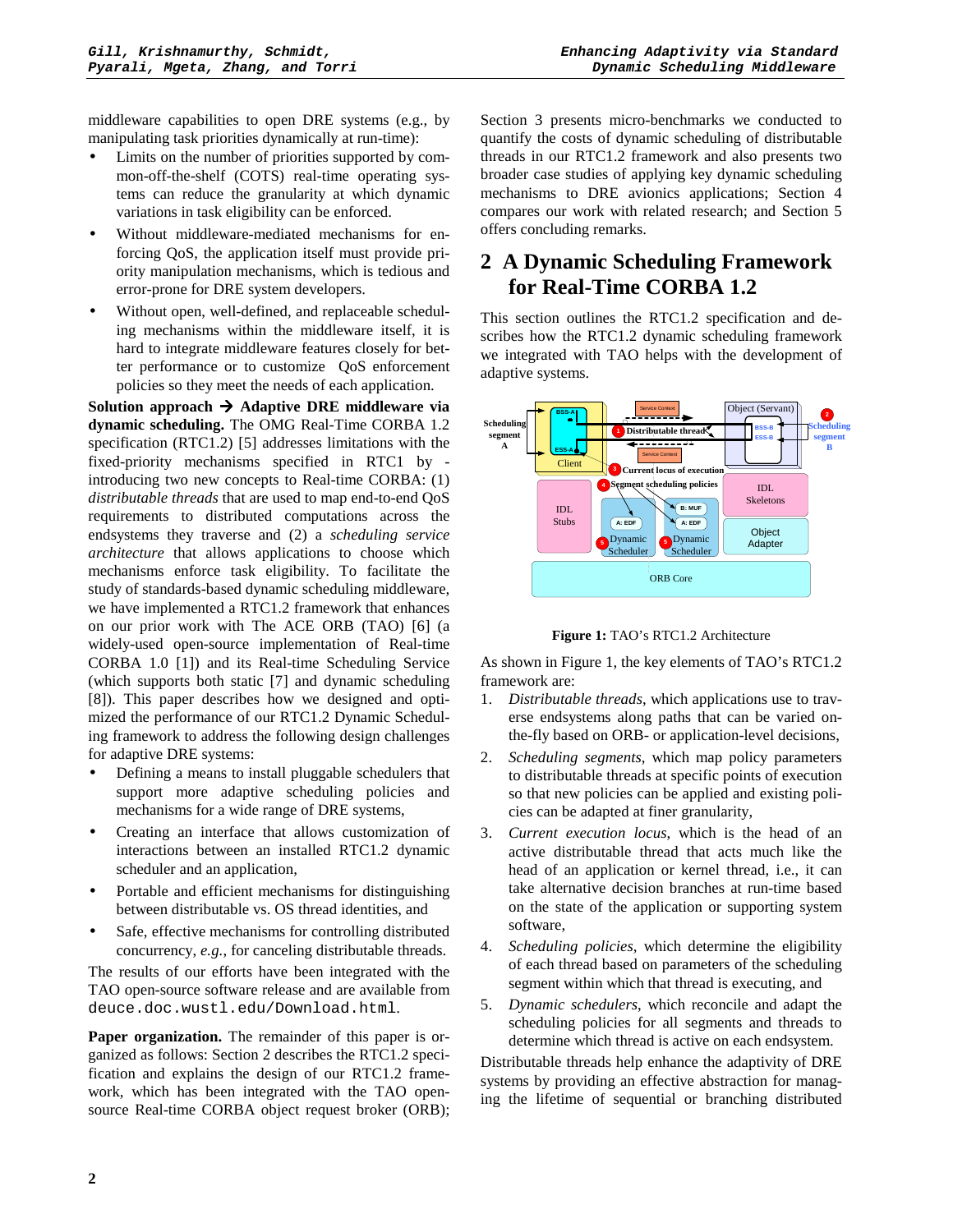operations dynamically. The remainder of this section explains the concepts of *distributable threads* and the adaptive management of their real-time properties through the *pluggable scheduling framework* specified by RTC1.2. This section also outlines the design of these concepts in TAO's RTC1.2 framework implementation. We describe *scheduling points*, which govern how and when scheduling parameter values can be mapped to distributable threads. We also discuss issues related to distributable thread identity and examine the interfaces and mechanisms needed to cancel distributable threads safely.

#### **2.1 Distributable Threads**

DRE systems must manage key resources, such as CPU cycles and network bandwidth, to ensure predictable behavior along each end-to-end path. In RTC1-based static DRE systems, end-to-end priorities can be acquired from clients, propagated with invocations, and used by servers to arbitrate access to endsystem resources. For dynamic DRE systems, the fixed-priority propagation model provided by RTC1 is insufficient because more information than priority is required, e.g., they may need deadline/execution time and the values of these parameters may vary during system execution. A more sophisticated abstraction is therefore needed to identify the most eligible schedulable entity, and additional scheduling parameters may need to be propagated with each entity so it can be scheduled properly.

The RTC1.2 specification defines a programming model abstraction called a *distributable thread*, which can span multiple endsystems and is the primary schedulable entity in RTC1.2-based DRE systems. Each distributable thread in RTC1.2 is identified by a unique system wide identifier called a Globally Unique Id (GUID ) [10]. A distributable thread may also have one or more execution scheduling parameters, e.g., priority, deadline time-constraints, and importance. These parameters are used by RTC1.2 schedulers for resource arbitration, and also convey acceptable end-to-end timeliness bounds for completing sequences of operations in CORBA object instances that may reside on multiple endsystems.

On each endsystem, a distributable thread is mapped onto the execution of a local thread provided by the OS. At a given instant, each distributable thread has only one execution point in the whole system, i.e., a distributable thread does not execute simultaneously on multiple endsystems it spans. Instead, it executes a code sequence consisting of nested distributed and/or local operation invocations, similar to how a local thread makes a series of nested local operation invocations.

Below, we describe the key capabilities of distributable threads in the RTC1.2 specification, explain how we implement these capabilities in TAO, and identify their relevance to adaptive DRE systems.

**Scheduling segment.** A distributable thread comprises one or more scheduling segments, which is a code sequence whose execution is scheduled according to a set of application-specified scheduling parameters, e.g., worstcase execution time, deadline, and criticality of a realtime operation is used by the Maximum Urgency First (MUF) [4] scheduling strategy. These parameters can be associated with a segment encompassing that operation on a particular endsystem, *e.g.*, as shown for segment B in Figure 1. The code sequence that a scheduling segment comprises can include remote and/or local operation invocations. It is possible to adapt the values of parameters for the current scheduling policy within a given scheduling segment, but to adapt the policy itself, a new scheduling segment must be entered.

**The Current interface.** The RTScheduling module's Current interface defines operations on scheduling segments, including beginning scheduling segments (begin\_scheduling\_segment()), updating the values of their parameters (update scheduling segment()), and ending them (end scheduling segment()), as well as to create (spawn()) distributable threads [9]. Each scheduling segment keeps a unique instance of its Current object in local thread specific storage (TSS) [11] on each endsystem along the path of the distributable thread. Each nested scheduling segment keeps a reference to the Current instance of its enclosing scheduling segment.

**Distributable thread location.** Now that we have explained the terminology and interfaces for distributable threads, we can illustrate how the pieces fit together. A distributable thread may be entirely local to a host or it may span multiple hosts by making remote invocations. Figures 2 and 3 illustrate the different spans that are possible for distributable threads.



**Figure 2:** Distributable Threads and Hosts They Span

In these figures, calls made by the application are shown as solid dots, while calls made within the middleware (by *interceptors*, which are used to install upcalls to other services within mechanisms on the end-to-end method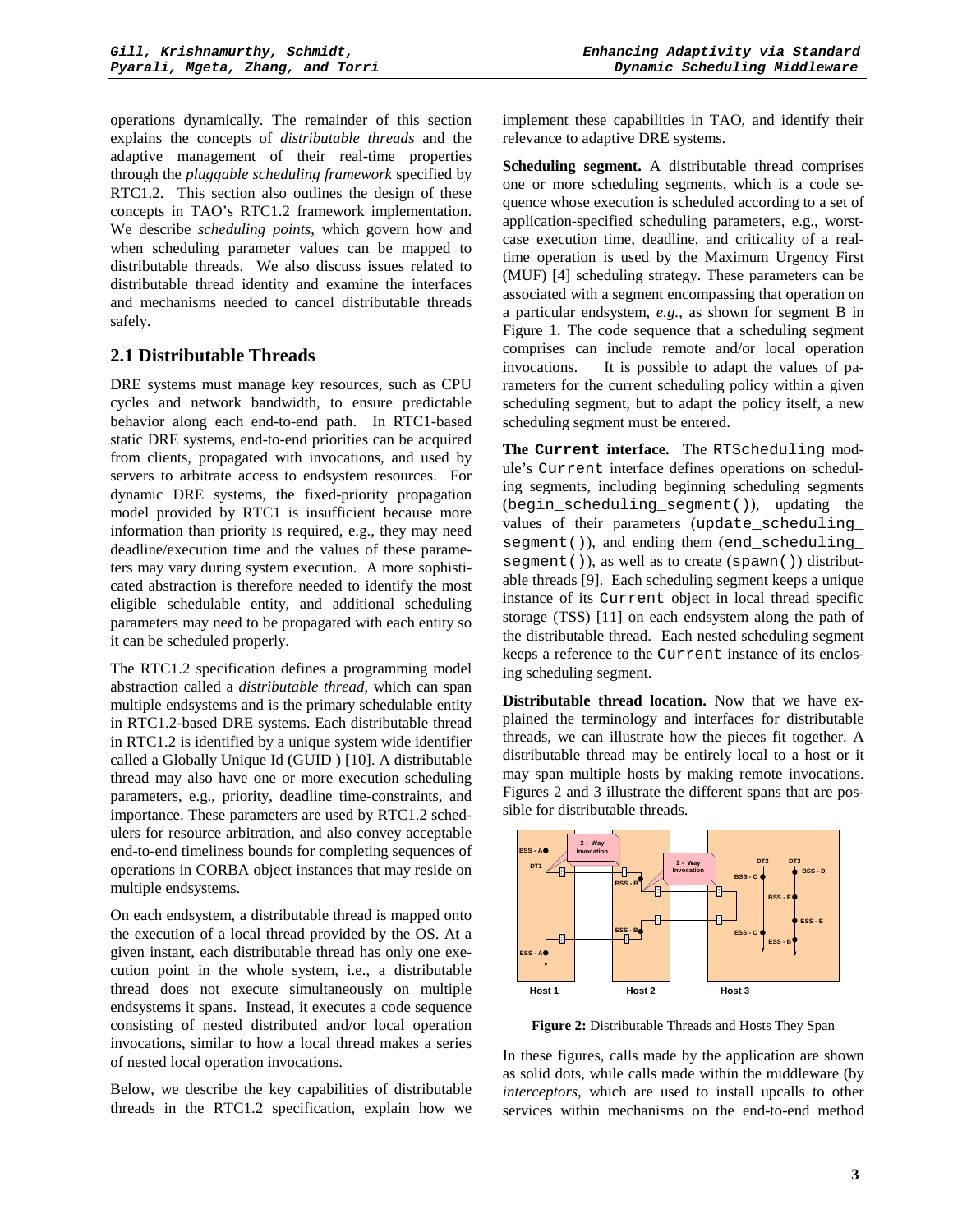invocation path [11]) are shown as shaded rectangles.



**Figure 3:** Ways to Spawn a Distributable Thread

In Figure 2, DT1 makes a twoway invocation on an object on a different host and also has a nested segment started on Host 2 (BSS-B to ESS-B within BSS-A to ESS-A). DT2 and DT3 are simple distributable threads that do not traverse host boundaries. DT2 has a single scheduling segment (BSS-C to ESS-C), while DT3 has a nested scheduling segment (BSS-E to ESS-E within BSS-D to ESS-D). In Figure 3, DT2 is created by the invocation of the RTScheduling::Current::spawn() operation within DT1, while DT4 is implicitly created on Host 2 to service a oneway invocation. DT4 is destroyed when the upcall completes on Host 2.

## **2.2 Pluggable Scheduling**

Different distributable threads in a DRE system contend for shared resources, such as CPU cycles. To support the end-to-end QoS demands of open DRE systems, it is imperative that such contention be resolved predictably – yet the conditions under which that occurs may vary significantly at run-time. This tension between dynamic environments and predictable resource management necessitates scheduling and dispatching mechanisms for these entities that are (1) based on the real-time requirements of each individual system, and (2) sufficiently flexible to be applied adaptively in the face of varying application requirements and run-time conditions. The *pluggable scheduling* mechanisms in RTC1.2 help make DRE systems more adaptive since different scheduling strategies can be integrated corresponding to different application use cases and needs. In the RTC1.2 specification, a pluggable scheduling policy decides the sequence in which the distributable threads should be given access to endsystem resources and the dispatching mechanism grants the resources according to the sequence decided by the scheduling policy.

Various scheduling disciplines exist that require different scheduling parameters, such as MLF [4], EDF [12], MUF [4], or RMS+MLF [13]. One or more of these scheduling disciplines (or any other discipline the system developer chooses) may be used by an open DRE system to fulfill its scheduling requirements. Supporting this flexibility requires a mechanism by which different dynamic schedulers (each implementing one or more scheduling disciplines) can be plugged into an RTC1.2 implementation.

The RTC1.2 specification provides an IDL interface, RTScheduling::Scheduler, that has the semantics of an abstract class from which specific dynamic scheduler implementations can be derived. In RTC1.2, the dynamic scheduler is installed in the ORB and can be queried by passing the string "RTScheduler" to the standard ORB::resolve\_initial\_references() operation. The RTScheduling::Manager interface allows the application to install custom dynamic schedulers and obtain a reference to the one currently installed. The RTScheduler\_Manager object can be obtained by passing the string "RTScheduler\_Manager" to the ORB:resolve\_initial\_references() operation. The application then interacts with the installed RTC1.2 dynamic scheduler using operations defined in the RTScheduling::Scheduler interface described in Section 2.3.

## **2.3 Scheduling Points**

To schedule distributable threads in a DRE system, an application and ORB interact with the RTC1.2 dynamic scheduler at well-defined points shown in Figure 4.



Figure 4: RTC1.2 Scheduling Points

These points can be defined *a priori* in more static systems, while in adaptive systems, the traversal of these points can be placed under adaptive control by the distributable threads, as described in Section 2.1. These scheduling points allow an application and ORB to provide the RTC1.2 dynamic scheduler up-to-the-instant information about the competing tasks in the system, so it can make scheduling decisions in a consistent, predictable, and adaptive manner. Scheduling points 1-3 in Figure 4 are points where an application interacts with the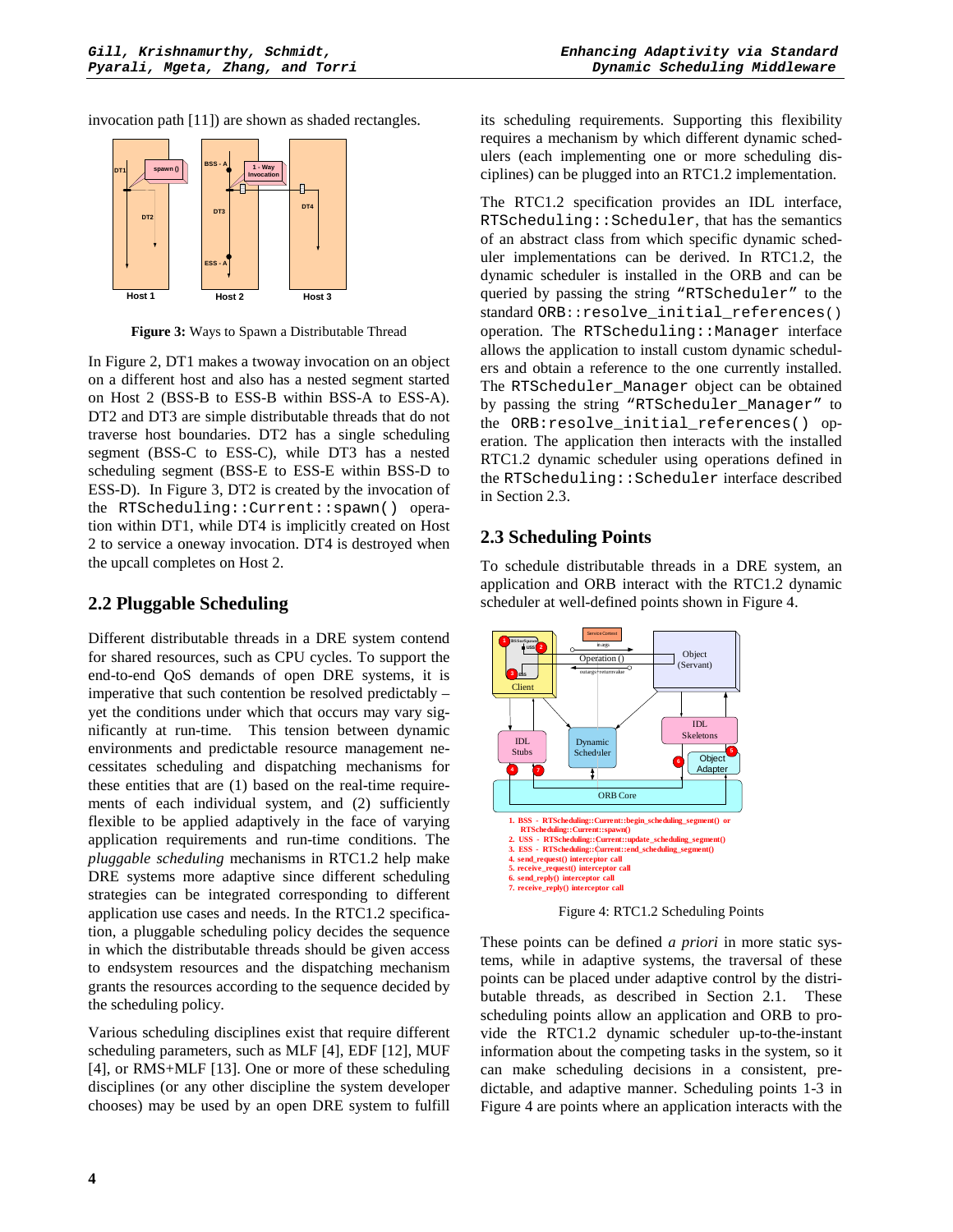RTC1.2 dynamic scheduler. The key application-level scheduling points and their characteristics are described below.

**New distributable threads and segments.** When a new scheduling segment or new distributable thread is created, the RTC1.2 dynamic scheduler must be informed so that it can schedule the new segment. The RTC1.2 dynamic scheduler schedules the new scheduling segment based on its parameters and those of the active scheduling segments for other distributable threads in the system. This occurs whenever code outside a distributable thread calls begin\_new\_scheduling\_segment() to create a new distributable thread, or when code within a distributable thread calls begin\_nested\_scheduling\_ segment () to create a nested scheduling segment.

**Changes to scheduling segment parameters.** When Current::update\_scheduling\_segment() is invoked by a distributable thread to adapt its scheduling parameters, it updates scheduling parameters of the corresponding scheduling segment by calling Scheduler:: update\_scheduling\_segment().

**Termination of a scheduling segment or distributable thread.** The RTC1.2 dynamic scheduler should be called when Current::end\_scheduling\_segment() is invoked by a distributable thread to end a scheduling segment or when a distributable thread is cancelled, so it can reschedule the system accordingly. Hence, the Current ::end\_scheduling\_segment() operation invokes the end\_scheduling\_segment() operation on the RTC1.2 dynamic scheduler to indicate when the outermost scheduling segment is terminated. The dynamic scheduler then reverts the thread to its original scheduling parameters. If a nested scheduling segment is terminated, the dynamic scheduler will invoke the Scheduler:: end\_nested\_scheduling\_segment() operation. The RTC1.2 dynamic scheduler then ends the scheduling segment and resets the distributable thread to the parameters of the enclosing scheduling segment scope.

A distributable thread can also be terminated by calling the cancel() operation on the distributable thread. When this call is made, Scheduler::cancel() is called automatically by the RTC1.2 framework, which allows the application to inform the RTC1.2 dynamic scheduler that a distributable thread has been cancelled.

Scheduling points 4-7 in Figure 4 are points where an ORB interacts with the RTC1.2 dynamic scheduler, i.e., when remote invocations are made between different hosts. Collocated invocations occur when the client and server reside in the same process. In collocated twoway invocations, the thread making the request also services the request. Unless a scheduling segment begins or ends at that point, therefore, the distributable thread need not be rescheduled by the RTC1.2 dynamic scheduler.

The ORB interacts with the RTC1.2 dynamic scheduler at points where the remote operation invocations are sent and received. Client- and server-side interceptors are therefore installed to allow interception requests as they are sent and received. These interceptors are required to (1) intercept where a new distributable thread is spawned in oneway operation invocations and create a new GUID for that thread on the server, (2) populate the service contexts, sent with the invocation with the GUID and required scheduling parameters of the distributable thread, (3) recreate distributable threads on the server, (4) perform cleanup operations for the distributable thread on the server when replies are sent back to a client for twoway operations, and (5) perform cleanup operations on the client when the replies from twoway operations are received. These interception points interact with the RTC1.2 dynamic scheduler so it can make appropriate scheduling decisions. The key RTC1.2 ORB-level scheduling points and their characteristics are described below.

**Send request.** When a remote operation invocation is made, the RTC1.2 dynamic scheduler must be informed so it can (1) populate the service context of the request to embed the appropriate scheduling parameters of the distributable thread and (2) potentially re-map the local thread associated with the distributable thread to service another distributable thread. As discussed in Section 2.4, when the distributable thread returns to that same ORB, it may be mapped to a different local thread than the one with which it was associated previously. The client request interceptor's send\_request() operation is invoked automatically just before a request is sent, which in turn invokes Scheduler::send\_request() with the scheduling parameters of the distributable thread that is making the request. The scheduling information in the service context of the invocation enables the RTC1.2 dynamic scheduler on the remote host to schedule the incoming request appropriately.

**Receive request.** When a request is received, the server request interceptor's receive\_request() operation is invoked automatically by the RTC1.2 framework before the upcall to the servant is made, which in turn calls Scheduler::receive\_request(), passing it the received service context that contains the GUID and scheduling parameters for the corresponding distributable thread. The RTC1.2 dynamic scheduler is responsible for unmarshaling the scheduling information in the service context that is received. The RTC1.2 dynamic scheduler uses this information to schedule the thread servicing the request and the ORB requires it to reconstruct a RTScheduling::Current, and hence a distributable thread, on the server.

**Send reply.** When a distributable thread returns via a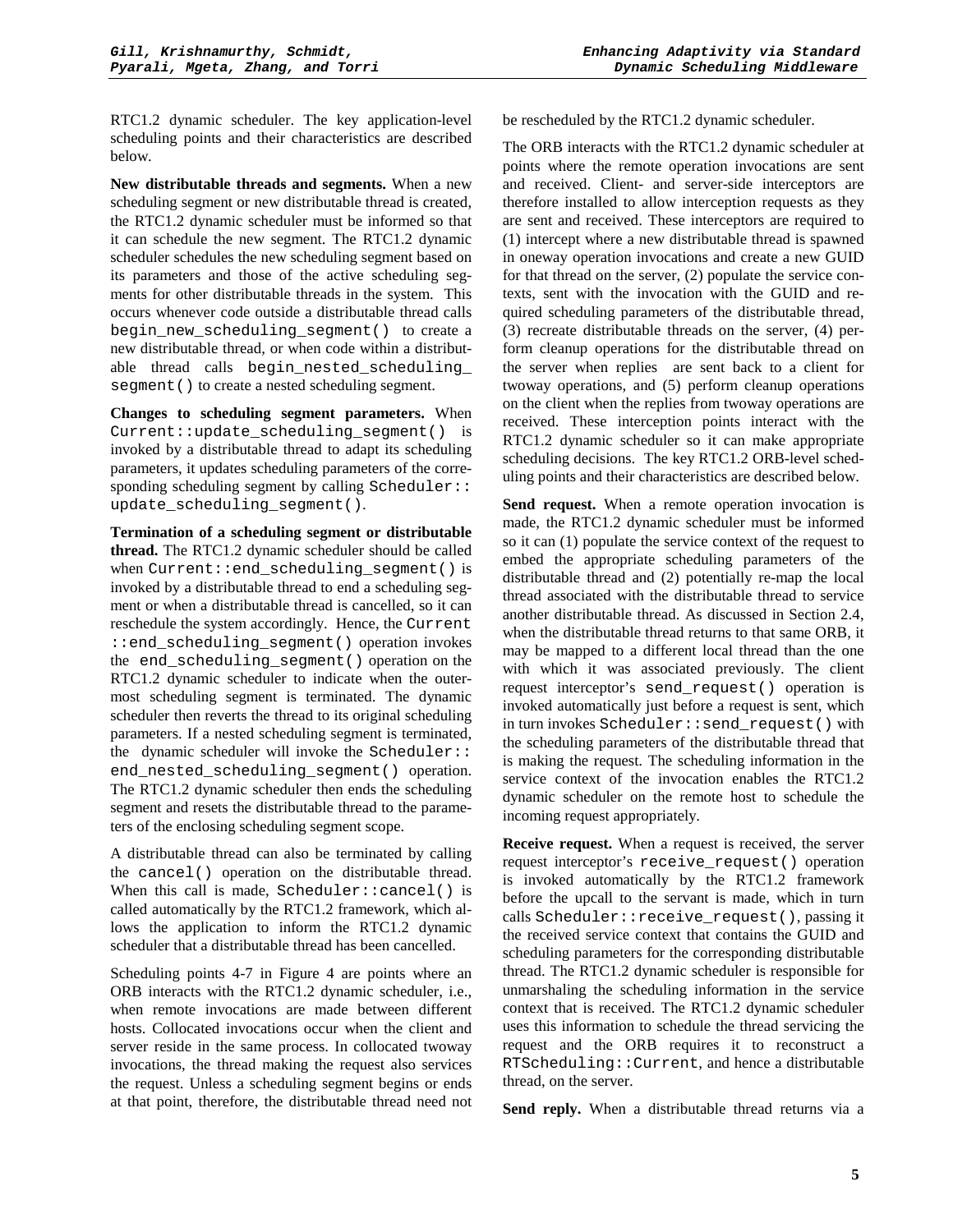twoway reply to a host from which it migrated, the RTC1.2 framework calls the send reply() operation on the server request interceptor just before the reply is sent. This operation in turn calls the Scheduler:: send\_reply() operation on the server-side RTC1.2 dynamic scheduler so it can perform any scheduling of the thread making the upcall as required by the scheduling discipline used so the next eligible distributable thread in the system is executed.

**Receive reply.** Distributable threads migrate across hosts via twoway calls. The distributable thread returns to the previous host, from where it migrated, through the reply of the twoway request. When the reply is received, the RTC1.2 framework calls the client request interceptor's receive\_reply() operation, which in turn invokes Scheduler:: receive reply() on the client-side RTC1.2 dynamic scheduler to perform any scheduling related decisions required by the scheduling discipline.

#### **2.4 RTC1.2 Implementation Challenges**

To manage the behavior of distributable threads correctly, an RTC1.2 framework must resolve a number of design challenges, including (1) transferring ownership of storage, locks and other reserved system resources between local threads, (2) switching execution between distributable threads efficiently on an endsystem when one becomes more eligible than the other previously executing one, (3) dynamically scheduling and canceling non-critical operations when an endsystem is overloaded, and (4) adjusting operation invocation rates adaptively by coordinating multiple resource management services to avoid overload and maximize application benefit. We now summarize how TAO's RTC1.2 framework addresses these challenges. Section 3 then presents benchmarks and case studies that evaluate our solutions.

**Distributable vs. OS thread identity.** A key design issue with the RTC1.2 specification is that a distributable thread may be mapped to several different OS threads on each endsystem over its lifetime. Figure 5 illustrates how a distributable thread can use thread-specific storage (TSS), lock endsystem resources recursively so that they can be re-acquired later by that same distributable thread, or perform other operations that are sensitive to the identity of the distributable thread performing them. In this figure distributable thread DT1 (mapped to OS thread 1) writes data into TSS on Host 1 and then migrates to Host 2. Before DT1 migrates back to Host 1, DT2 migrates from Host 2 to Host 1. For efficiency, flexible concurrency strategies, such as thread pools [15], may map distributable threads to whatever local threads are available. For example, Figure 5 shows DT2 mapped to OS thread 1 and when DT1 migrates back to Host 1 it is mapped to OS thread 2.



**Figure 5:** TSS with Distributable Threads

Problems can arise when DT1 wants to obtain the information it previously stored in TSS. If OS-level TSS was used, OS thread 2 cannot access the TSS for OS thread 1, so DT1's call to tss read() in Figure 5 will fail. Moreover, OS-level TSS does not offer a way to substitute the OS thread identity used for a TSS call, even temporarily. To resolve these problems, a notion of distributable thread identity is needed that is separate from the identities of OS threads. Likewise, mechanisms are needed that use distributable thread GUIDs rather than OS thread IDs, resulting in an emulation of OS mechanisms in middleware that can incur additional overhead, which we quantify in Section 3.1.

**Efficient and portable distributable thread dispatching.** Two competing design forces – efficiency and portability – impact the decision of which dispatching mechanisms are the most suitable for distributable threads. Dispatching using OS thread priorities can offer low overhead for each individual context switch between threads. If a large number of thread schedule reordering decisions must be made, however, the OS thread priority approach may incur more calls from user space to the kernel (e.g., to manipulate thread priorities) and result in more context switches overall. Conversely, middlewarebased reordering of distributable threads (e.g., in dispatching queues using condition variables to signal execution of a thread) may reduce the number of expensive calls from user space to the kernel, but may not offer as fine-grained control over dispatching as the kernel. Since some operating systems limit the number of thread priorities that can be assigned, middleware-based dispatching can also be more portable, especially for systems with very fine-grained adaptation requirements [20]. We compare the relative costs of middleware and OS dispatching approaches in Section 3.1.

**Cancellation of operations and distributable threads.** In addition to the issue of canceling entire distributable threads [9], the issue of canceling (and then possibly retrying) individual operations performed by distributable threads is also essential to consider in adaptive systems using dynamic scheduling techniques. For example, if an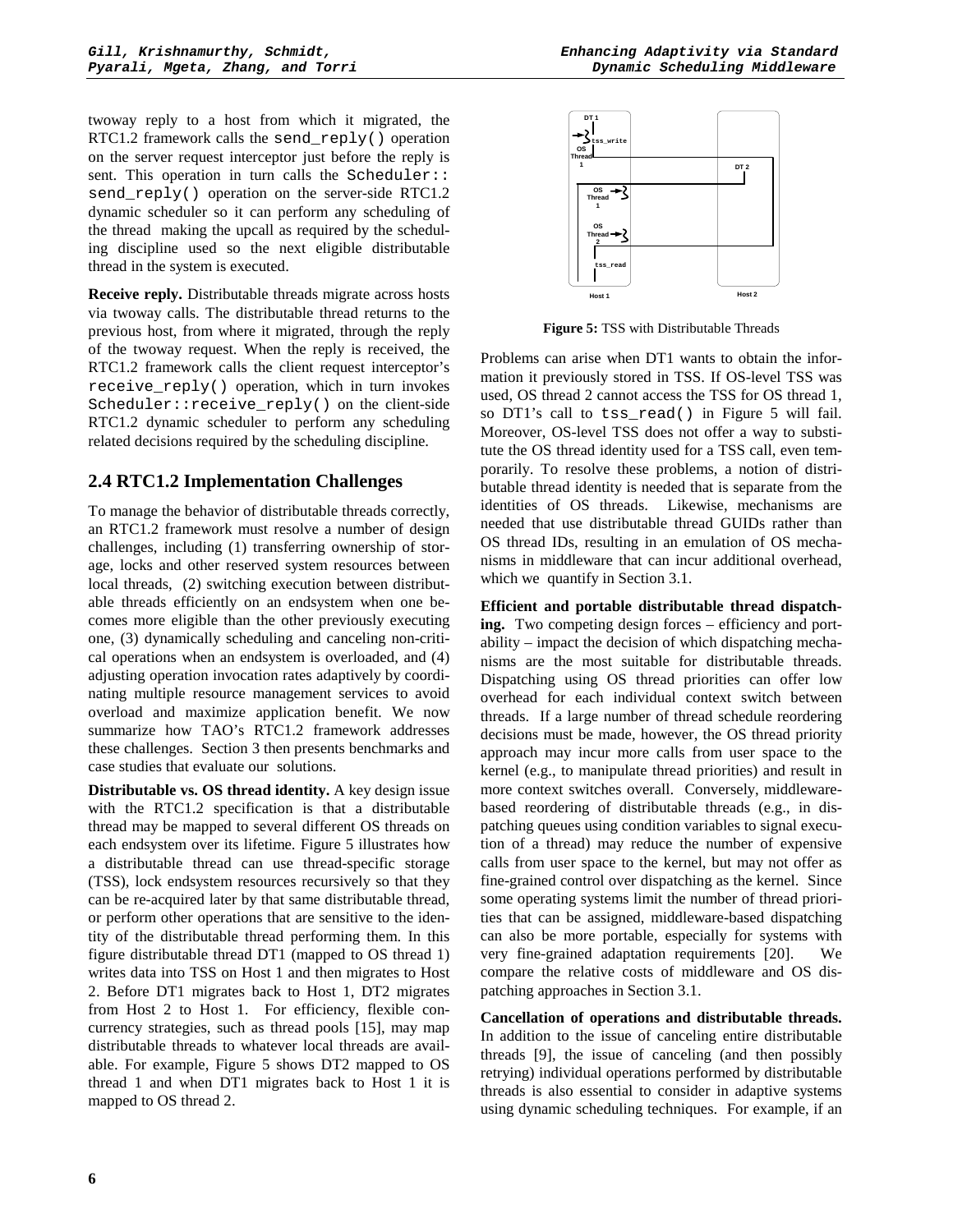individual operation in an end-to-end invocation chain will miss an interim local deadline on a particular endsystem, then dynamic schedulers in the RTC1.2 framework must be able to decide whether to cancel (and possibly retry) the operation or to allow it to execute anyway. If the operation is cancelled and retried, the distributable thread may miss its end-to-end deadline, but can free up the CPU so that other distributable threads may still meet their deadlines. We present results of our empirical studies of this issue for an avionics application in Section 3.2.

**Efficient adaptive rescheduling of operation rates.** In addition to mechanisms that support cancellation of individual distributable thread operations, adaptation of parameters (such as the invocation rate of each distributable thread) can increase a DRE system's ability to adapt to changing application QoS requirements or resource availability. This adaptivity is especially important in DRE systems using multiple layers of QoS management, where dynamic schedulers in the RTC1.2 framework can give higher QoS management layers a wider range of options for manipulating scheduling behavior at run-time. Section 3.3 describes such a multi-layer QoS management architecture and present results of studies of the interactions between dynamic schedulers and QoS managers.

## **3 Empirical Evaluation of RTC1.2 Dynamic Scheduling Issues in TAO**

The studies in this section quantify the overhead of TAO's RTC1.2 dynamic scheduling framework and the effectiveness of key dynamic scheduling mechanisms. We first present micro-benchmarks of our RTC1.2 implementation described in Section 2. We also describe two case studies that apply our dynamic scheduling middleware in the context of real-time avionics computing systems running on production computing, communication, and avionics hardware. The first case study examines the effects of applying cancellation mechanisms to non-critical realtime operations and the second case study examines the performance of adaptive operation rate re-scheduling in a multi-layered resource management architecture for realtime image transfer.

## **3.1 Micro-benchmark Results**

We conducted two micro-benchmarks to asses the performance of our RTC1.2 framework for different classes of DRE systems. These studies examined two primary concerns: the overhead of thread ID management and the responsiveness of distributable thread scheduling.

**Overhead of thread ID management.** Section 2.4 describes the challenges associated with emulating distributable thread identity via thread-specific storage (TSS) in middleware, rather than using OS-level TSS support. To quantify the additional overhead of TSS support in middleware, we conducted several experiments to compare and contrast the cost of creating TSS keys, and writing and reading TSS data on a single endsystem.

The experiments were conducted on a single-CPU 2.8 GHz Pentium 4 machine with 512KB cache and 512Mb RAM, running Red Hat Linux 9.0 (2.4.18 Kernel) with the KURT-Linux patches and using ACE version 5.3.2. The experiments were run as root, in the real-time scheduling class, and the experimental data were collected using the ACE high resolution timer. Experiments to assess the cost of TSS key creation were run by iteratively creating 500 different keys and measuring the time it took to create each one. The experiment to assess the cost of TSS write and read operations repeatedly wrote and then read from a storage location associated with one TSS key.

|           | slope (nsec/key) | y-intercept (nsec) |
|-----------|------------------|--------------------|
| Emulated  | 2.53             | 2438               |
| Native OS | 1.61             | 815                |

**Table 3:** Cost of OS vs. Emulated TSS Key Creation

Table 3 summarizes the cost of creating the TSS keys, which our results showed was a linear function of the number of keys previously created. The key creation cost in middleware is higher than for creating TSS keys in the OS. Moreover, the slope at which the cost of key creation in middleware increased with each additional key was higher than the slope at which the cost of each additional key increased with OS-level TSS support. Similarly, Table 4 summarizes our results for read and write operations, which showed that the costs of these operations in middleware TSS emulation were again higher than in OS-level TSS, but did not increase with additional calls.

|           | read (nsec)<br>mean/min/max | write (nsec)<br>mean/min/max |
|-----------|-----------------------------|------------------------------|
| Emulated  | 686.2 / 609 / 1203          | 1292.4 / 1203 / 1893         |
| Native OS | 70.8 / 68 / 101             | 77.6/71/130                  |

**Table 4:** Cost of OS vs. Emulated TSS Read/Write Operations

**Dynamic scheduling performance.** To examine the ability of different scheduling mechanisms to respond adaptively to changes in parameters like task importance, we plugged two different implementations of the RTC1.2 Scheduler interface – a Thread Priority scheduler and a Most Important First scheduler – into the TAO ORB to test the behavior of its RTC1.2 dynamic scheduling framework with different scheduling strategies. Both implementations enforce a scheduling policy that prioritizes distributable threads according to their importance.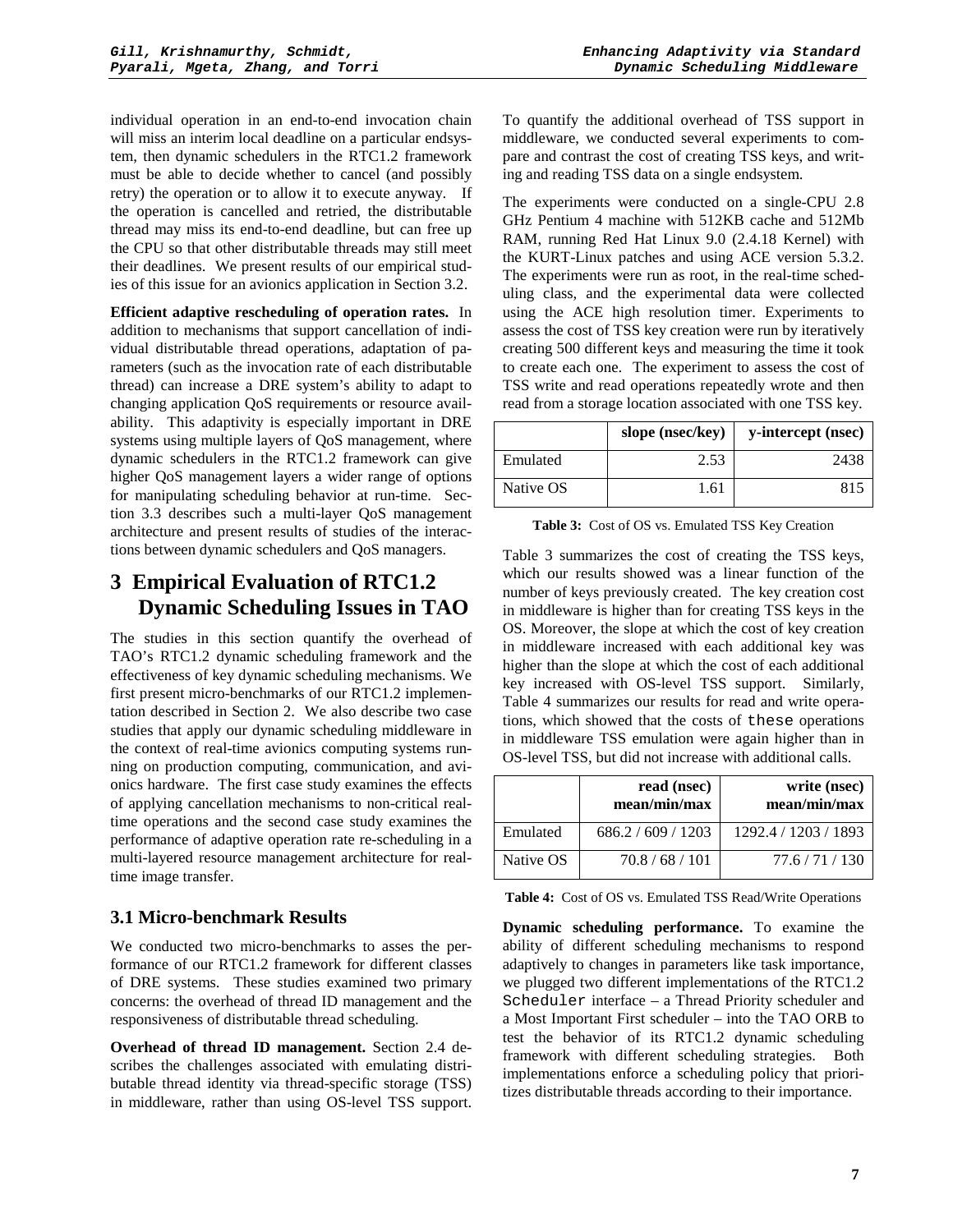The *OS Thread Priority (TP) Scheduler* is a RTC1.2 implementation that schedules the distributable threads by mapping each one's dynamic importance to native OS priorities. The onus of dispatching the distributable threads is thus delegated to the OS-level thread scheduler, according to the native OS priorities assigned to the local threads to which the distributable threads are mapped. Conversely, the *Most Important First (MIF) Scheduler* uses a ready queue that stores distributable threads in order of their importance, with the most important distributable thread that is ready for execution at the head of the queue. The local OS thread to which each distributable thread in the queue is mapped then waits on a condition variable. When a distributable thread reaches the head of the queue (*i.e.*, is the next to be executed), the MIF scheduler awakens the corresponding local thread by signaling the condition variable on which it is waiting.

The experimental configuration we used to examine both the TP and MIF schedulers is identical. The test consisted of a set of local and distributed (spanning two hosts) distributable threads. The hosts were both running RedHat Linux 7.1 in the real-time scheduling class. The local distributable threads consisted of threads performing CPU bound work for a given execution time. The distributed distributable threads (1) performed local CPU bound work on the local host, (2) made a remote invocation performing CPU bound work on the remote host for a given execution time, and (3) came back to the local host to perform the remaining local CPU bound work.

Figure 6 shows how distributable threads are scheduled dynamically by the MIF scheduler (a nearly identical plot was seen for the TP scheduler) as they enter and leave the system across multiple hosts by the TP Scheduler and the MIF Scheduler respectively. The start times of the distributable threads are offset from T=0 by less than 1 sec, which is the time taken to initialize the experiments and start the distributable threads. On host 1, DT1 and DT2 start at time  $T= 0$  and DT3 starts at  $T=12$ . Since DT1 is of higher importance than DT2 it is scheduled to run first. On host 2, DT4 starts at T=0 and is scheduled for execution as DT5 is not ready to run till T=9.

After executing for 3 secs DT1 makes a twoway operation invocation on host 2 and waits for a reply. DT4 is suspended to allow DT1 to execute on host 2 as DT1 is of higher importance. When DT1 is executing on host 2 the respective RTC1.2 dynamic scheduler on host 1 continues to schedule DT2 on host 1 as it has the highest importance on host1. DT1 completes execution on host 2 after T=3 and returns to host 1 and resumes execution, for T=3, after pre-empting DT2. DT4 resumes on host 2. DT1 completes its execution cycle of T=9 on host 1. Hence, DT2 is scheduled on host 1 for the next 3 secs. On host 2 DT5 enters the system at T=9. DT5 pre-empts DT4

as it is of higher importance and executes for 3 secs.



Figure 6: MIF Scheduler Dispatching Graph

At T=12 DT2 has completed 6 secs of local execution and makes a twoway invocation to host 2. DT3 enters the system at T=12 and is scheduled for execution for 3secs. On host 2, DT5 completes its cycle of execution and DT4 is scheduled. DT2 does not get to execute immediately on host 2 as DT5 is of higher importance. After DT4 completes execution on host 2, DT2 is scheduled on host 2 for the next 3 secs. DT3 continues execution on host 1. DT2 completes execution on host 2 and returns to host 1. DT3 completes its cycle of execution and DT2 is scheduled till its cycle of local execution is complete. Both the TP and MIF schedulers use the same scheduling *policy* based on the importance of the distributable threads. The graphs are therefore nearly identical, with one important distinction: in the very last scheduling decision on Host 1 (which switched from DT3 back to DT2), a larger delay occurred in the MIF scheduler for that switch, as reflected by the slope of the line in the graph at  $T = 18$  seconds which in the TP scheduler (and in all other transitions in both schedulers) was essentially vertical on that time scale.

The experimental results of the TP and MIF schedulers show that dynamic scheduling can be achieved with TAO's RTC1.2 framework when distributable threads migrate from endsystem to endsystem dynamically. Since both the TP and MIF schedulers schedule the distributable threads based on their importance, both graphs are nearly identical. The one small but important difference is in the times at which the threads are suspended and resumed, due to the context switch time for the MIF scheduler (which is at the application level) compared to the TP scheduler (which is at the OS level). These results validate our hypothesis that dynamic schedulers implementing different scheduling disciplines *and even using different scheduling mechanisms* can be plugged into TAO's RTC1.2 framework to schedule the distributable threads in the system according to a variety of requirements,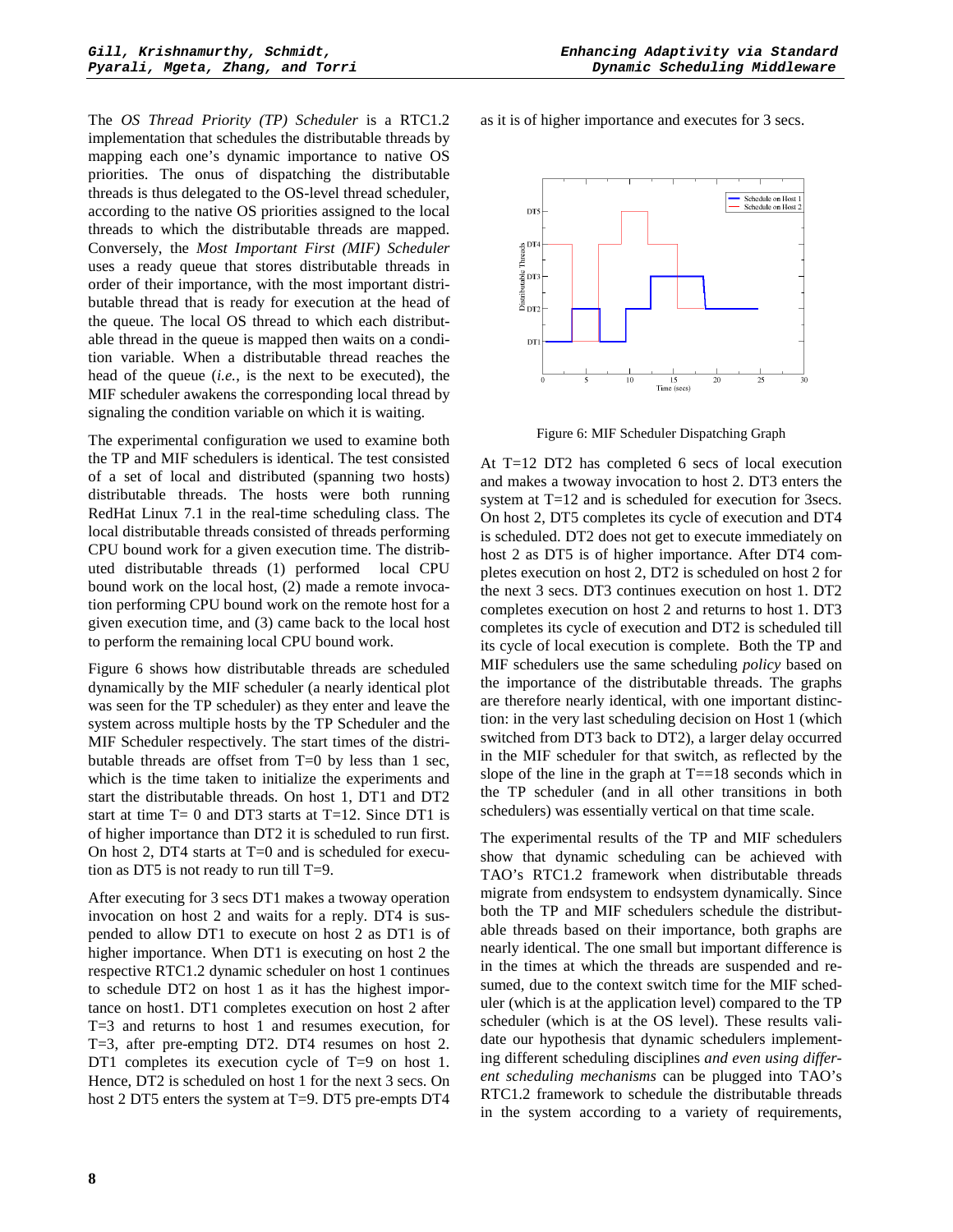while maintaining reasonable efficiency.

#### **3.2 Case Study 1 Effects of Cancellation of non-Critical Operations**

**Overview and configuration.** Many complex DRE systems perform a mixture of critical and non-critical realtime operations, for which it is desirable to maximize the ability of non-critical operations to meet their deadlines, while ensuring that *all* critical operations also meet their deadlines. When the CPU is overloaded (which can happen all too readily in open systems in dynamic operating environments), canceling some operations so that others are more likely to meet their deadlines is an important strategy for ensuring best use of CPU resources. In our first case study, we used an Operational Flight Program (OFP) system architecture based upon commercial hardware, software, standards, and practices that supports reuse of application components across multiple client platforms. The OFP is primarily concerned with integrating sensors and actuators throughout the aircraft with the cockpit information displays and controls used by the pilot and other aircraft personnel.

The system architecture for our first case study included an OFP consisting of approximately 70 operations, the Boeing Bold Stroke avionics domain-specific middleware layer [16] built upon The ACE ORB (TAO) [6], the TAO Reconfigurable Scheduling Service [7,8], and the TAO Real-Time Event Service [17], configured for various scheduling strategies described in Sections 2 and 3. This middleware isolates applications from the underlying hardware and OS, enabling hardware or OS advances to be integrated more easily with the avionics application.

We conducted measurements of two key areas of resource management: *cancellation of non-critical operations* that are at risk of missing their deadlines, and *protecting critical operations*. The analysis below features a comparison of two canonical scheduling strategies, the hybrid static/dynamic Maximum Urgency First (MUF) [4] strategy, which assigns operations to strict priority lanes according to their criticality and then schedules them dynamically within each lane according to laxity, and the static Rate Monotonic Scheduling (RMS) [12] strategy, which assigns operations to priority lanes according to their rates of invocation, and schedules each lane in FIFO order. Measurements were made on 200 MHz Power PC Single Board Computers running VxWorks 5.3.

**Operation cancellation.** Figure 7 shows the effects of canceling non-critical operations in the MUF hybrid static/dynamic scheduling strategy in conditions of CPU overload.



**Figure 7:** Effects of non-Critical Operation Cancellation

Operation cancellation can potentially help reduce the amount of wasted work performed in operations that miss their deadlines. This wasted time increases the amount of unusable overhead. We observed that while the MUF strategy with operation cancellation was more effective in limiting the number of operations that were dispatched and then missed their deadlines, the number of operations that made their deadlines in each case was comparable. We attribute this observation to the short execution times of several of the non-critical operations. In fact, the variation with cancellation had slightly lower numbers of noncritical operations that were successfully dispatched, as operation cancellation is necessarily pessimistic.

**Protecting critical operations.** We also compared the effects of non-critical operation cancellation on critical and non-critical operations under overload in the hybrid static/dynamic MUF and static RMS scheduling strategies. Figure 8 shows the number of deadlines made and missed for each strategy.



**Figure 8:** Effects of Cancellation under Overload Conditions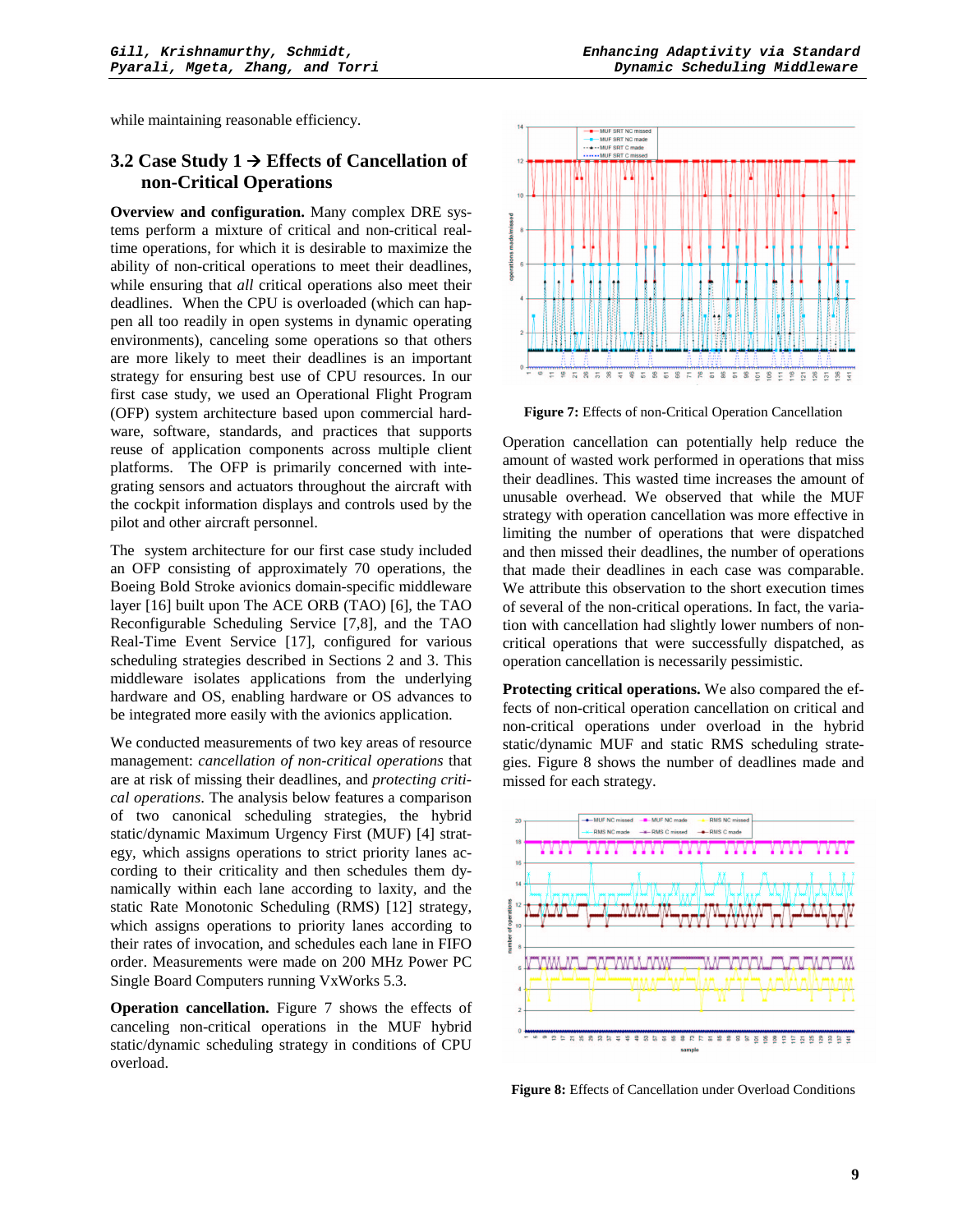With no operation cancellation, MUF met all of its deadlines, while RMS missed between 2 and 6 critical operations per sample. Moreover, MUF successfully dispatched additional non-critical operations. We investigated whether adding operation cancellation might reduce the number of missed deadlines for critical operations with RMS, by reducing the amount of wasted work. It appears, however, that the overhead of operation cancellation actually makes matters worse, with between 6 and 7 misses per sample, which we interpret to mean that there were few opportunities for effective non-critical operation cancellation in RMS under the experimental conditions.

**Case study analysis.** The results from our first case study offer the following insights about the use of adaptive middleware to support DRE systems more effectively. First, operation cancellation can be an effective way to shed tasks that cannot meet their deadlines during resource overload. Second, these results indicate that hybrid static/dynamic scheduling strategies are more likely to benefit from operation cancellation than purely static ones since (1) hybrid static-dynamic scheduling strategies prioritize critical tasks as a whole over non-critical ones and (2) the availability of the CPU to non-critical tasks is more variable and more sparse so that more non-critical tasks are likely potential candidates for cancellation. Moreover, because operation cancellation is necessarily pessimistic, it is essential to avoid overestimating the risk of operations missing their deadlines, which can result in overly aggressive cancellation degrading – rather than improving – overall system performance. As usual, the more accurate the information that the cancellation mechanism has about deadline failure risks, the more accurate its cancellation decisions and the better its effect on overall system performance.

## **3.3 Case Study 2 Adaptive Scheduling in Multi-level Resource Management**

**Overview and configuration.** Our second case study examines the performance of adaptive rescheduling of operation rates within the context of multi-layered resource management [20]. We have applied the layered resource management architecture shown in Figure 9 to provide an open systems "bridge" between legacy onboard embedded avionics systems and off-board information sources and systems. The foundation of this bridge is the interaction of two Real-time CORBA [1] ORBs (TAO and ORBExpress) using a pluggable protocol to communicate over a very low (and variable) bandwidth Link-16 data network. Higher-level middleware technologies then manage key resources and ensure the timely exchange and processing of mission critical information. In combination, these techniques support browser-like connectivity between server and client nodes, with the added assurance of real-time performance in a resource-constrained and

dynamic environment.



**Figure 9:** Multi-Level Resource Management Model

**System resource management model.** When a client operator requests an image, that request is sent from the *browser application* to an *application delegate* [20], which then sends a series of requests for individual tiles via TAO over a variable low-bandwidth Link-16 connection to the server. The delegate initially sends a burst of requests to fill the server request queue; it then sends a new request each time a tile is received. For each request, the delegate sends the tile's desired compression ratio, determined by the progress of the overall image download when the request is made.

On the server, an *ORBExpress/RT* (www.ois.com) Ada ORB receives each request from the Link-16 connection, and from there each tile goes into a *queue of pending tile requests*. A collaboration server pulls each request from that queue, fetches the tile from the server's *virtual folder* containing the image, and compresses the tile at the ratio specified in the request. The collaboration server then sends the compressed tile back through ORBExpress and across Link-16 to the client.

Server-side environmental simulation services emulate additional workloads that would be seen on the command and control (C2) server under realistic operating conditions. Back on the client, each compressed tile is received from Link-16 by TAO and delivered to a servant that places the tile in a queue where it waits to be processed. The tile is removed from the queue, decompressed, and then delivered by client-side operations to Image Presentation Module (IPM) hardware which renders the tile on the cockpit display. The decompression and IPM delivery operations are dispatched by a TAO Event Service [17] at rates selected in concert by the RT-ARM [18] and the TAO Reconfigurable Scheduler [7,8].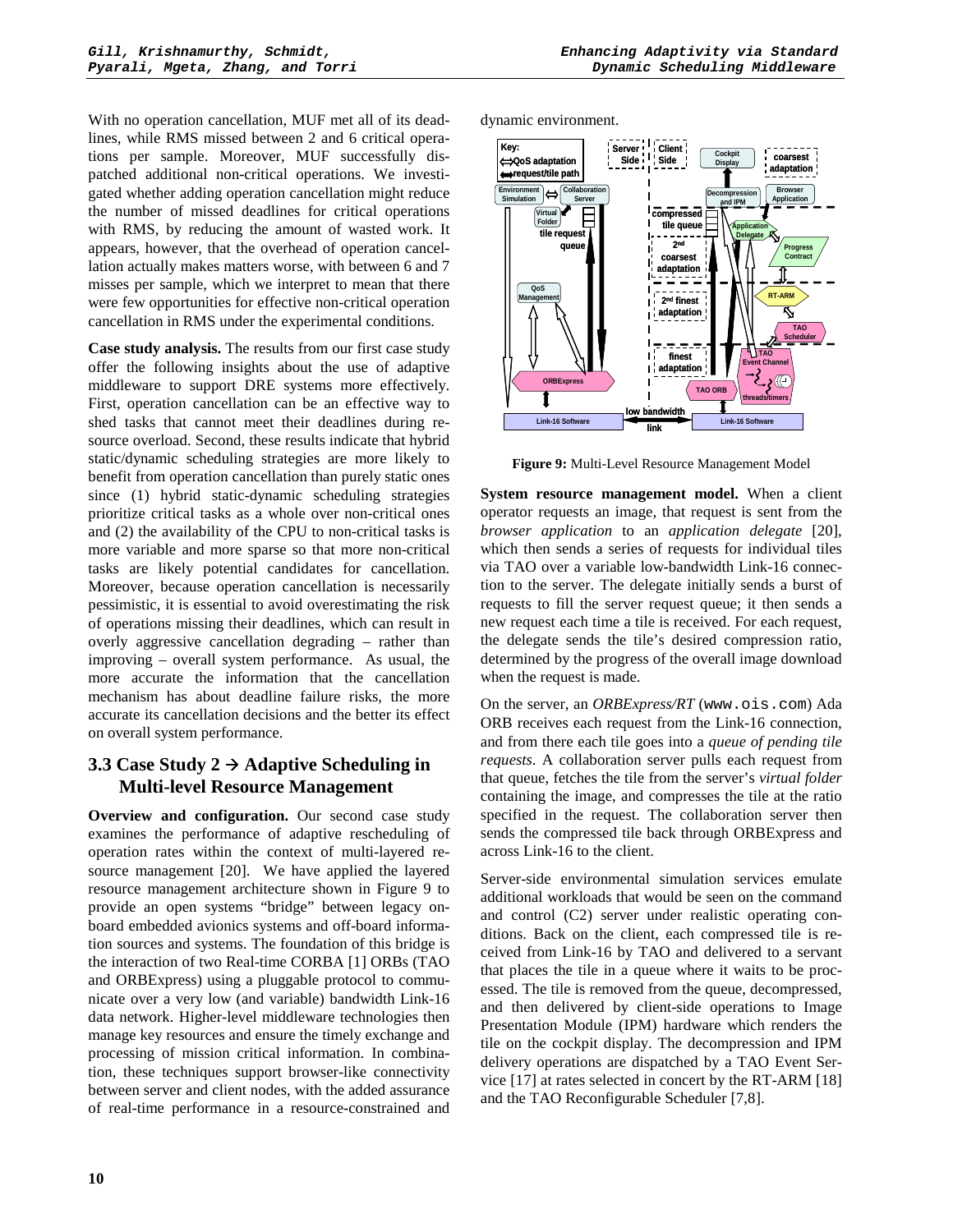**Schedule re-computation latency.** We measured schedule recomputation overhead resulting from priority and rate reassignment by the TAO Reconfigurable Scheduler. Figure 10 plots schedule recomputations while the system is performing adaptation of both image tile compression and decompression and IPM operation rates, at deadlines for downloading the entire image of 48, 42, and 38 seconds. The key insight from these results is that the number and duration of re-scheduling computations is both (1) reduced overall compared to our earlier results [19] and (2) proportional to the degree of rate adaptation that is useful and necessary for each deadline.



**Figure 10:** Adaptive Schedule Computation Latency

The main feature of interest in Figure 10 is the downward settling of schedule computation times, as ranges of available rates are narrowed toward a steady-state solution and the input set over which the scheduler performs its computation is thus reduced. We also observed a *phase transition* in the number of re-computations between the infeasible and barely feasible deadlines. If we arrange trials in descending order according to the number of re-computations in each, we get 42, 46, 48, 50, 52, 54, and then 58 seconds, and then finally 38 second and 1 second deadlines showed the same minimal number of computations. The duration of the experiment for the 42 second deadline was comparable to that for other deadlines.

**Case study analysis.** This case study demonstrates that adaptive rescheduling techniques can be applied to adjust the rates of operation invocation at run-time in response to dynamically varying environments. The convergence of the scheduling behavior toward lower latencies and smaller input sets is a good example of desirable adaptation performance in open DRE systems.

## **4 Related Work**

The *Quality Objects* (QuO) distributed object middleware is developed at BBN Technologies [20]. QuO is based on CORBA and provides (1) *run-time performance tuning and configuration* and (2) *feedback* based on a control loop in which client applications and server objects request levels of service and are notified of changes in service. We have integrated our earlier dynamic scheduling service (Kokyu [23]) with the QuO framework in the context of the case study described in Section 3.3.

The RTC1.2 specification allows pluggable dynamic schedulers. However, this means that endsystems, or even segments within an endsystem, along an end-to-end path could be applying differing scheduling disciplines and scheduling parameters. For example, one endsystem could order the eligibility of distributable threads per the EDF scheduling discipline using deadlines, and another per the MUF scheduling discipline using criticality, deadlines, and execution times. RTC1.2 does not address the issue of interoperability of schedulers on the endsystems that a distributable thread spans. Juno [22], a meta-programming architecture for heterogeneous middleware interoperability, addresses the above issues. It formalizes the above problems, defines formalisms to express different instances of the problem and maps the formalisms to a software architecture based on Real-time CORBA.

# **5 Concluding Remarks**

The OMG Real-time CORBA 1.2 (RTC1.2) specification defines a dynamic scheduling framework that enhances the development of open DRE systems that possess dynamic QoS requirements. The RTC1.2 framework provides a *distributable thread* capability that can support execution sequences requiring dynamic scheduling and enforce their QoS requirements based on scheduling parameters associated with them. RTC1.2 distributable threads can extend over as many hosts as the execution sequence may span. Flexible scheduling is achieved by plugging in dynamic schedulers that implement different scheduling strategies, such as MUF, or RMS+MLF, as well as the TP and MIF strategies described in Section 3.

TAO's RTC1.2 implementation has addressed broader issues than the standard covers, including mapping distributable and local thread identities, supporting static and dynamic scheduling, and defining efficient mechanisms for enforcing a variety of scheduling policies. We learned the following lessons from our experience developing and evaluating TAO's RTC1.2 framework:

- RTC1.2 is a good beginning towards addressing the dynamic scheduling issues in DRE systems. By integrating our earlier work on middleware scheduling frameworks [7,8,23] within the RTC1.2 standard, we have provided an even wider range of scheduling policies and mechanisms.
- Some features that are implemented for the efficiency of thread and other resource management can hinder the correct working of the RTC1.2 framework, e.g., managing distributable threads is more costly and